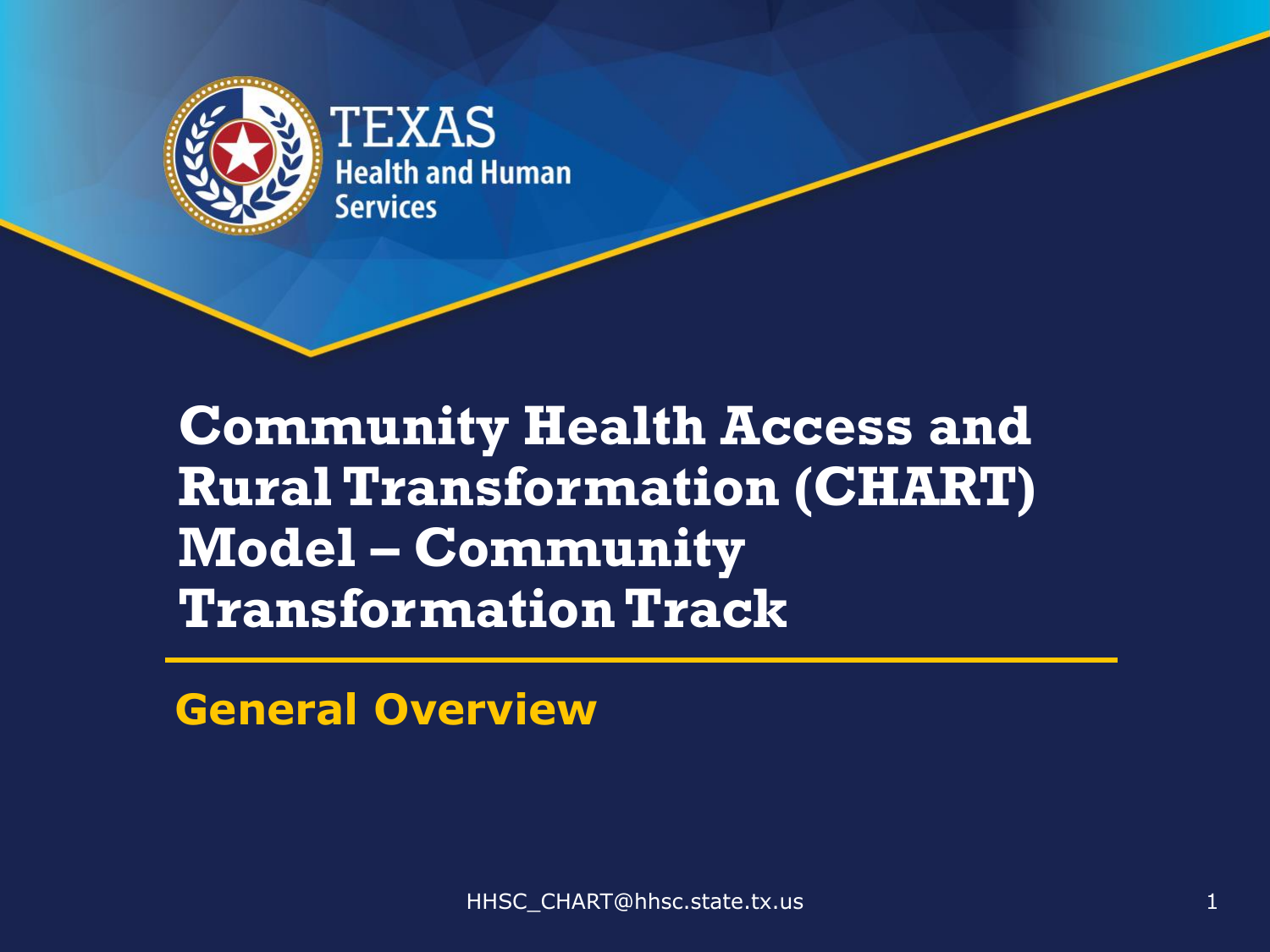



- CHART Model Goals
- CHART Model in Texas: Overview
- Health Care in Rural Texas
- Alternative Payment Models
- CHART Model in Texas: Benefits of Participation, Hospital Eligibility, Timeline and Resources
- Advisory Council
- Roadmap to CHART Model Participation
- Wrap Up and Thank You!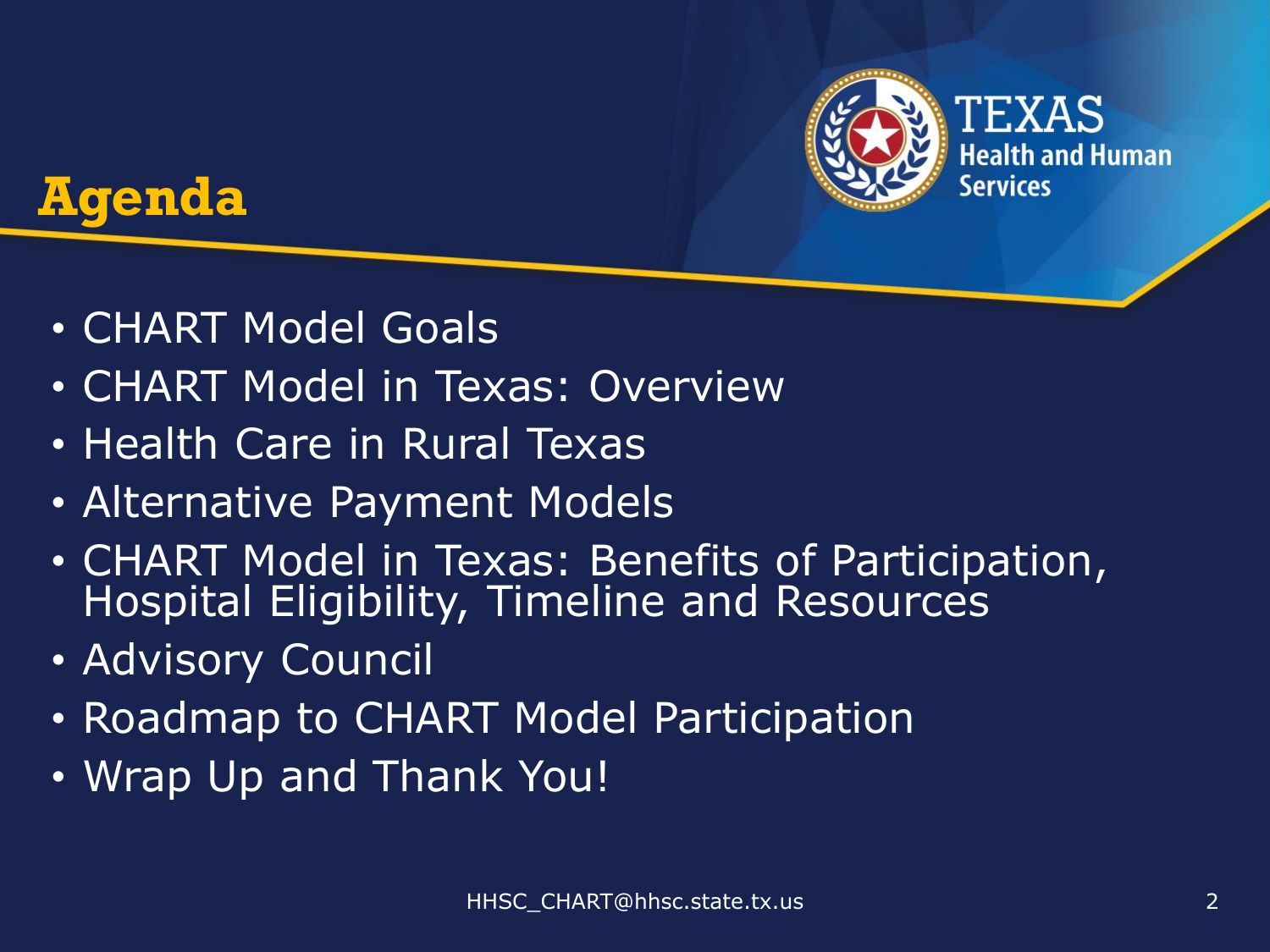

#### **CHART Model Goals**

✓Improve quality of care and health outcomes for rural beneficiaries

✓Increase adoption of alternative payment models (APMs) among rural providers

✓Improve rural provider financial sustainability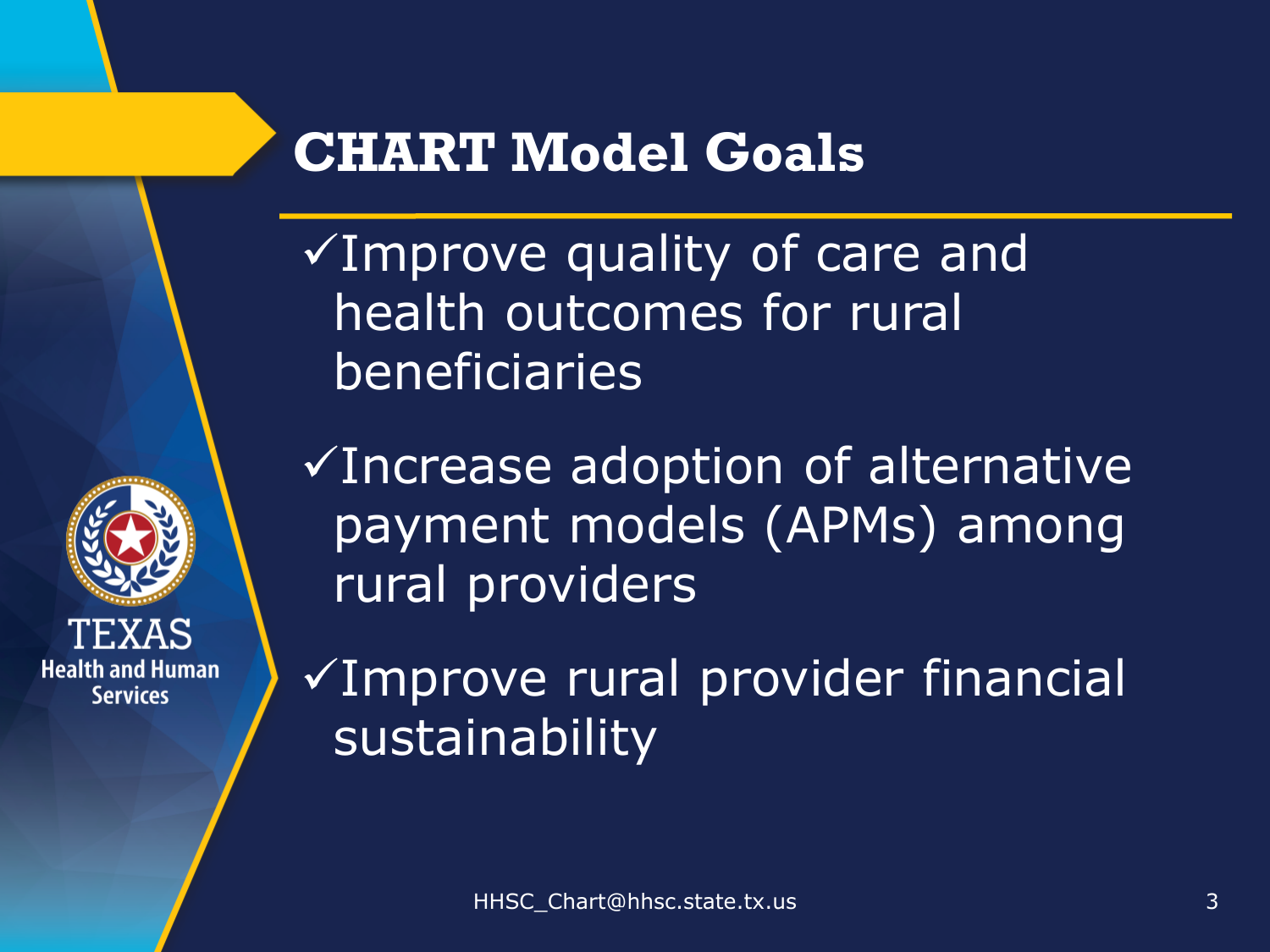## **CHART Model in Texas: Overview (1 of 2)**

- There two CHART Model tracks:
	- Community Transformation Track (which is the one HHSC was awarded)
	- Accountable Care Organization (ACO) track *– Removed by CMS*
- The **Community Transformation Track** is a 7-year funding opportunity that will test whether aligned financial incentives, increased operational flexibility, and increased technical support can help rural health care providers to transform.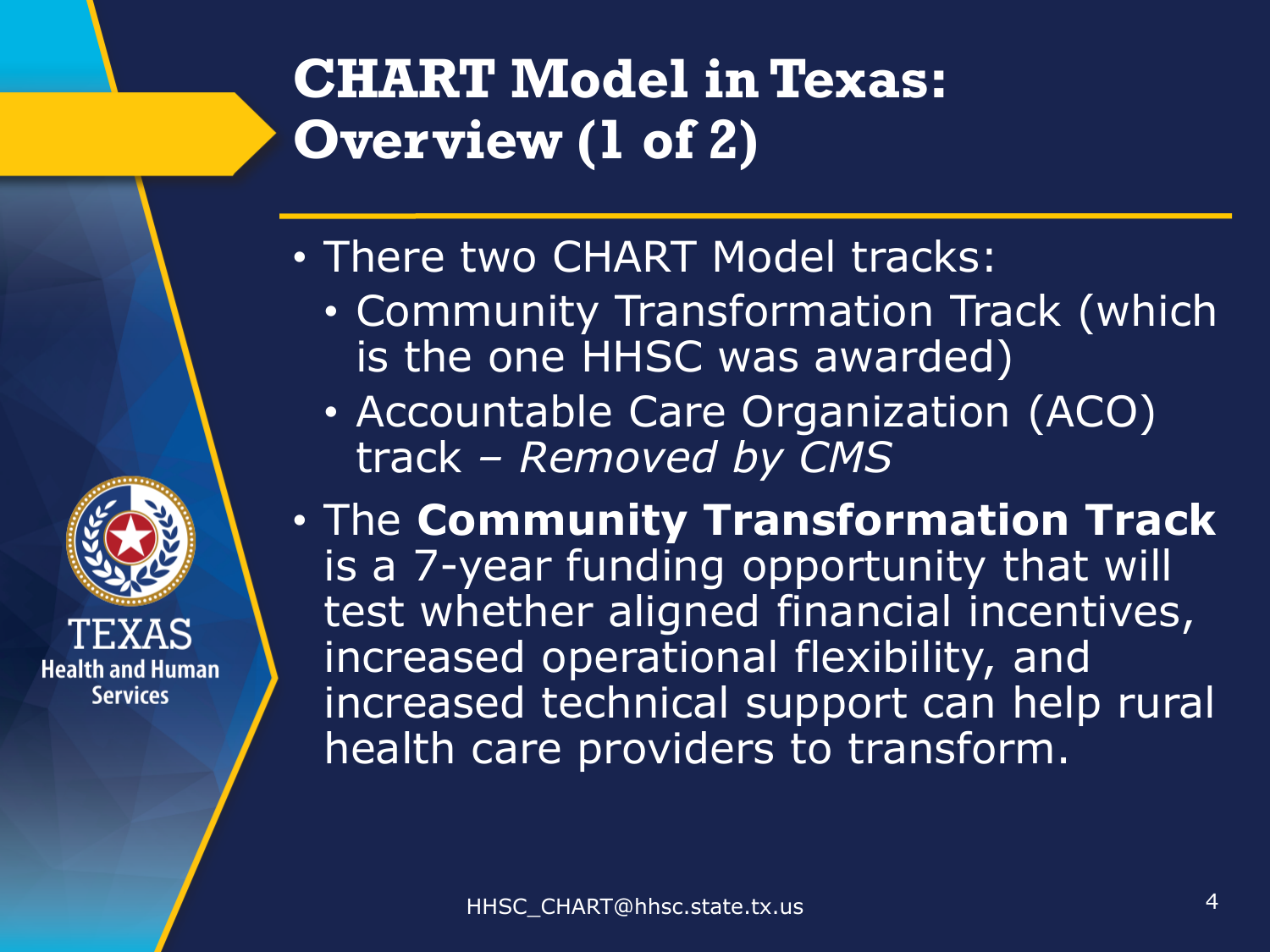#### **CHART Model in Texas: Overview (2 of 2)**

- **1. Regular Medicare payments -** based on a hospital's fee-for-service income (a.k.a. capitated payment amount).
- **2. Cooperative Agreement Funding** HHSC will disperse up to \$2.7 million in cooperative agreement funding over 7 years to up to 14 hospitals to establish a telemedicine project.

**3. Operational Flexibilities -** CMS will allow certain operational flexibilities to expand HHSC's ability to implement health care delivery system redesign and promote participating hospitals' capacity to manage patient care.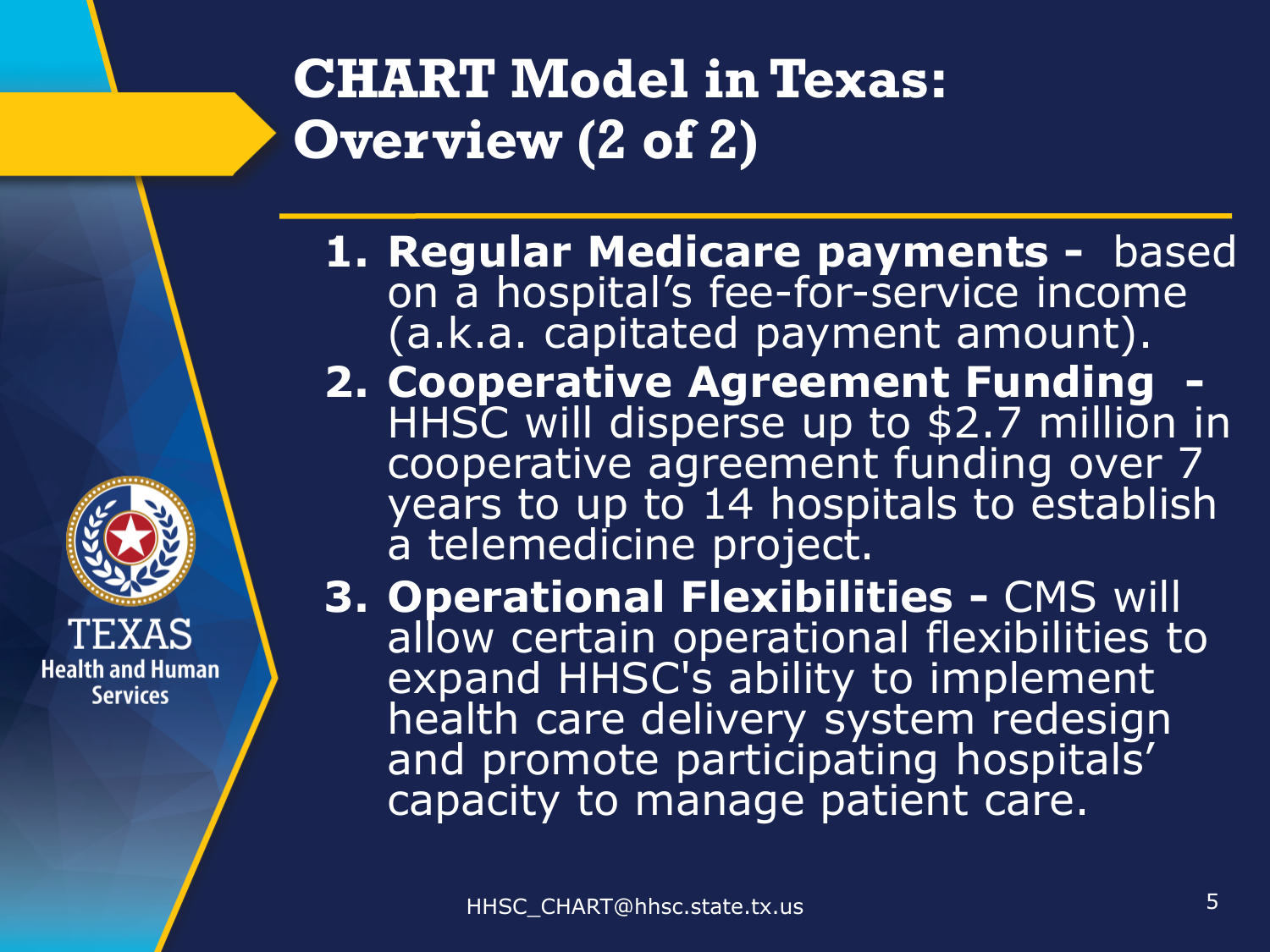## **Health Care in Rural Texas (1 of 2)**

- 254 counties, 70 percent rural
- 24 rural hospital closures since 2004



Table Source: Prepared by the Texas Organization of Rural & Community Hospitals and updated on 06.05.2021

HHSC\_CHART@hhsc.state.tx.us 6

**Health and Human** 

**Services**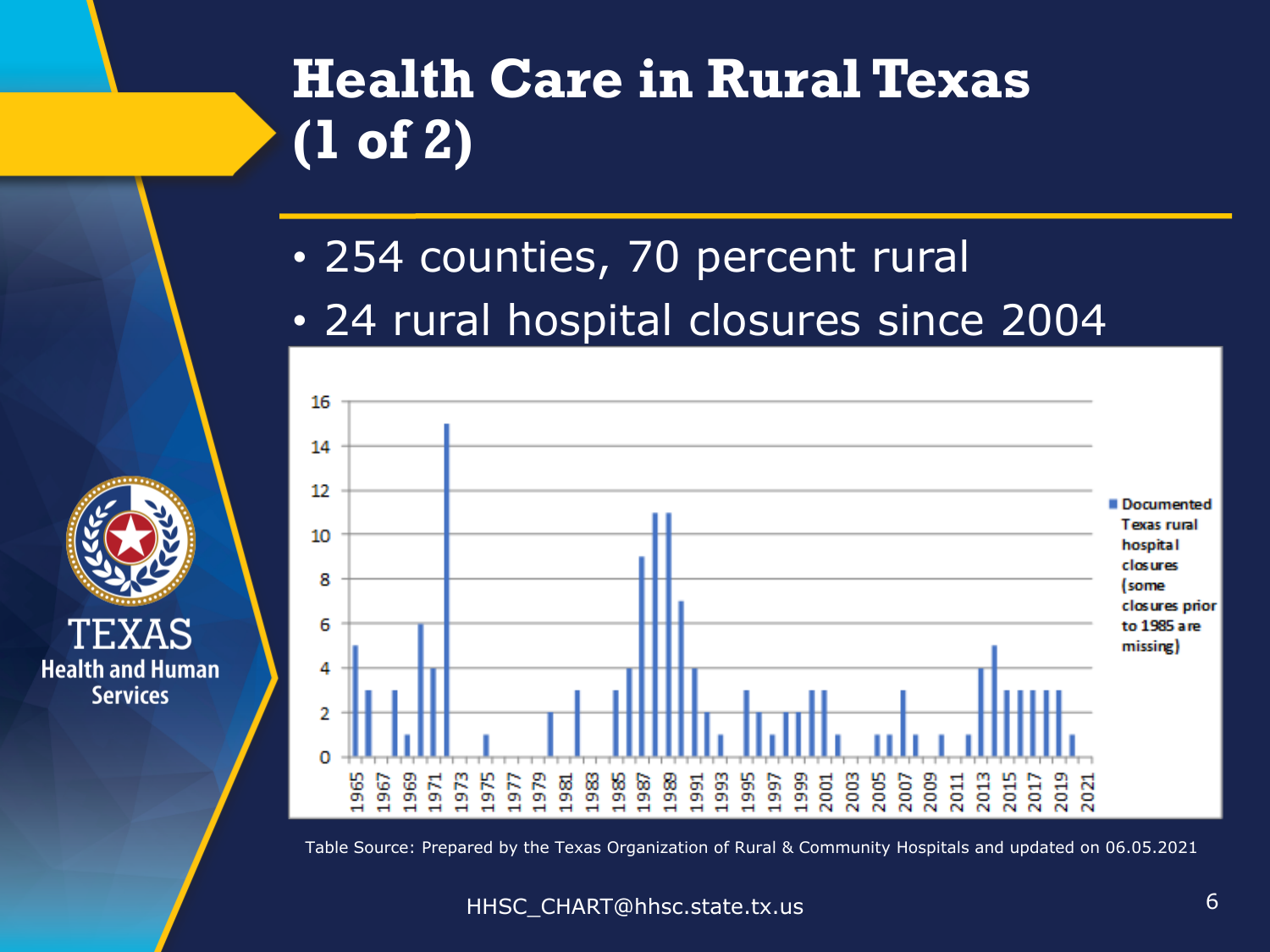## **Health Care in Rural Texas (2 of 2)**

#### **Community Health Challenges**:

• Lack of coordinated care

- Uncoordinated care transitions resulting in unplanned hospital readmissions
- Improved treatment and prevention of chronic conditions
- Limited or no access to primary and specialty care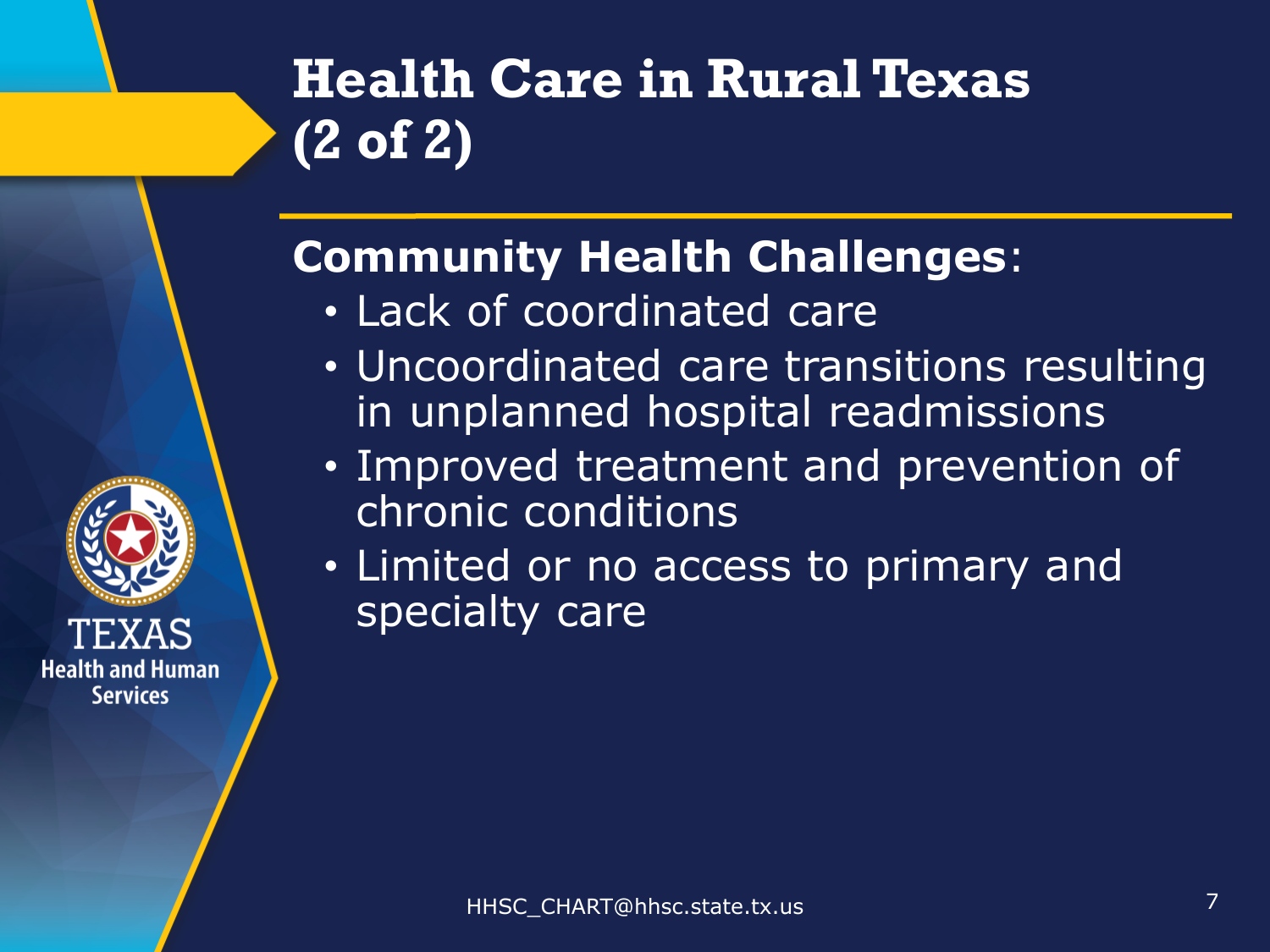## **Alternative Payment Models (1 of 2)**

**Alternative Payment Models (APMs)** are payment approaches that incentivize high-quality and cost-efficient care.

APMs shift payment from volume (fee-forservice (FFS)) to quality and/or value  $\overline{(where value = quality/cost)}.$ 

APMs:

- May apply to a specific clinical condition, care episode or population.
- May involve financial risk and rewards, or simply be rewards-based.
- Span the full continuum of risk from no shared risk to full risk-sharing.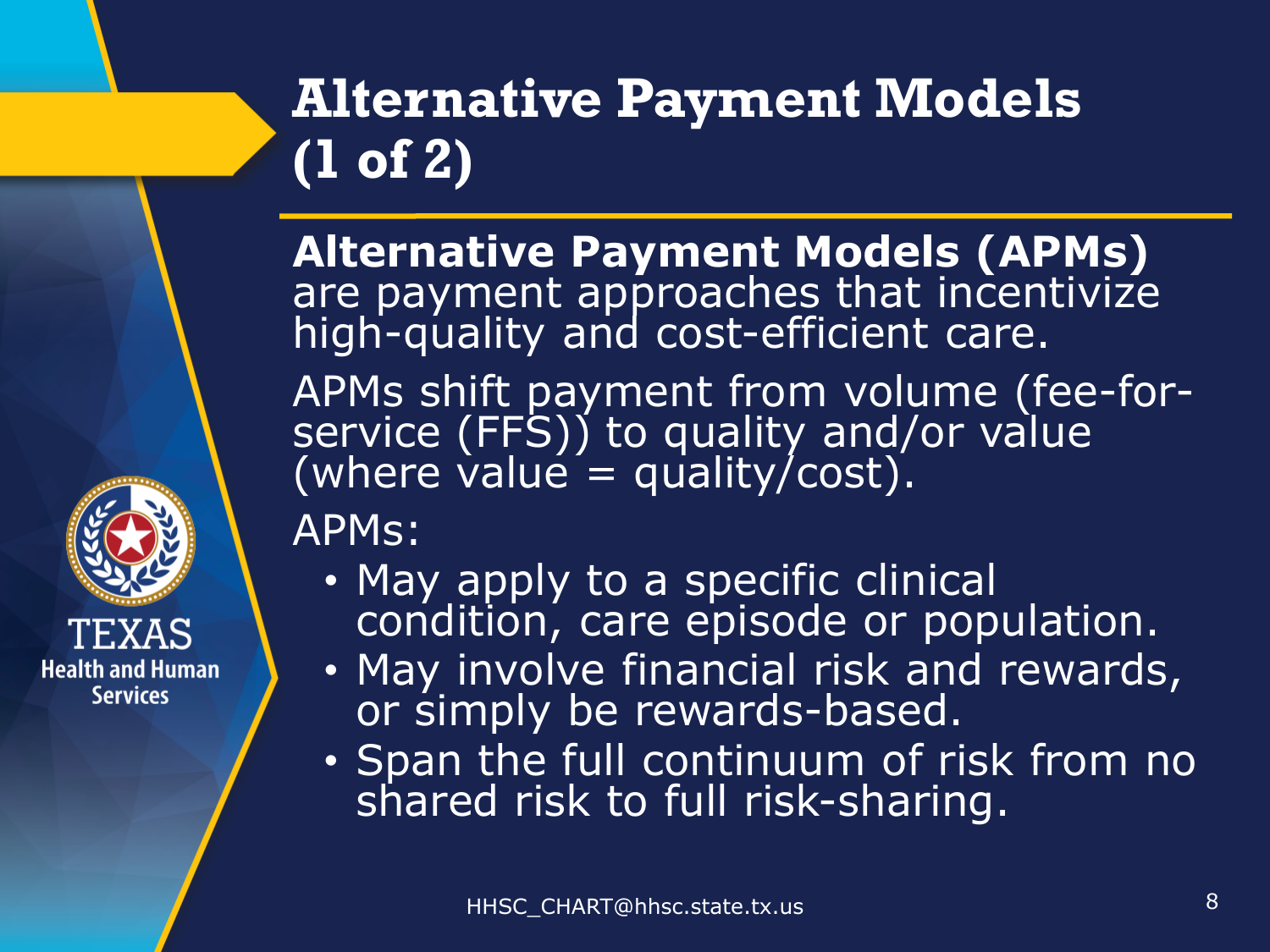#### **Alternative Payment Models (2 of 2)**



HHSC\_CHART@hhsc.state.tx.us 9

TEXAS

**Services**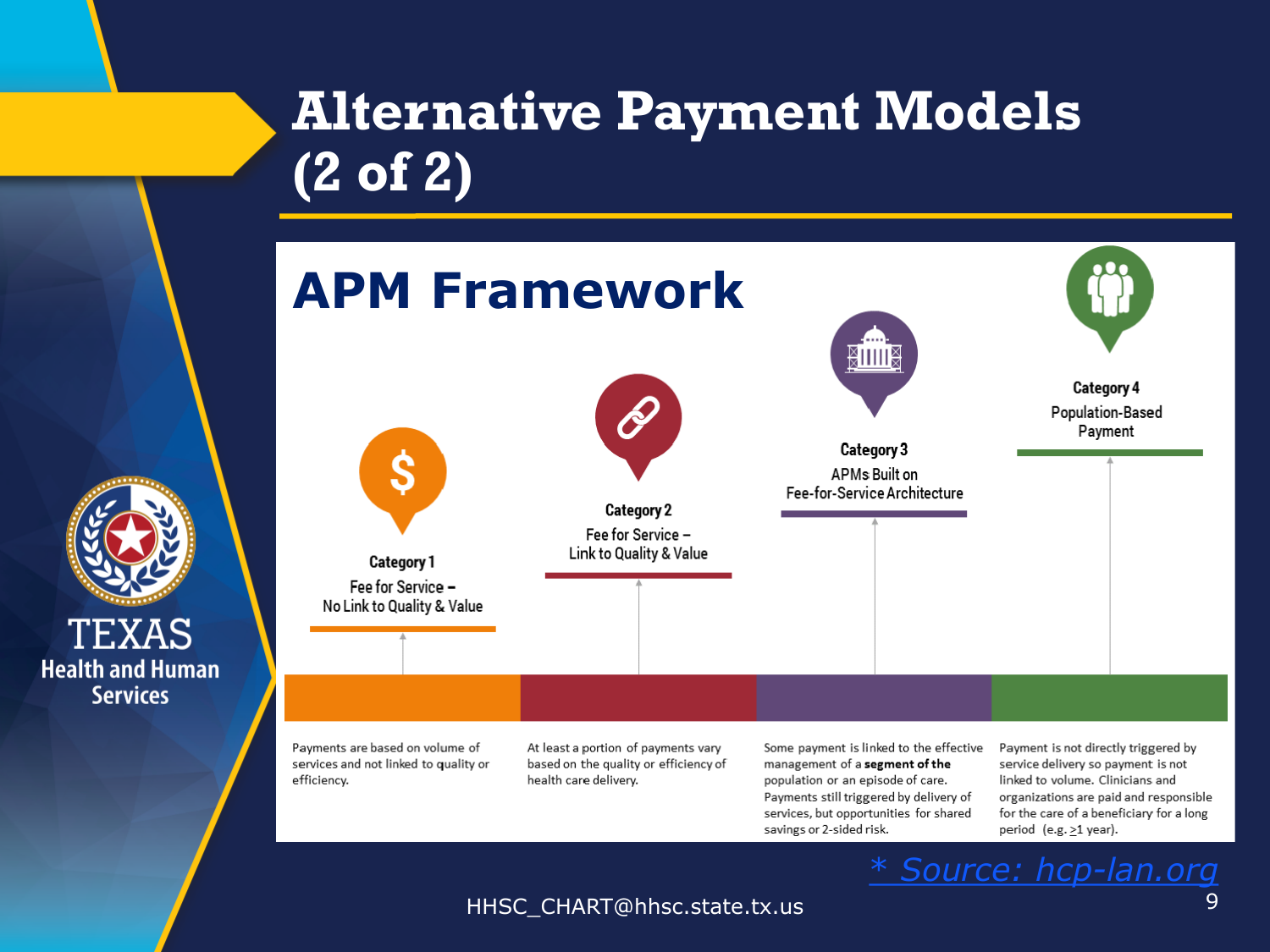#### **CHART Model in Texas: Benefits of Participation**

- In return hospitals that participate in the CHART Model will:
	- Work to increase the percent of their Medicaid revenue under a capitated arrangement each year by participating in Alternative Payment Models (APMs).
	- Take part in a telemedicine project that addresses a community health challenge identified in HHSC's application.
	- Report certain Quality Measure data.
	- Address selected health equity and social determinants of health challenges.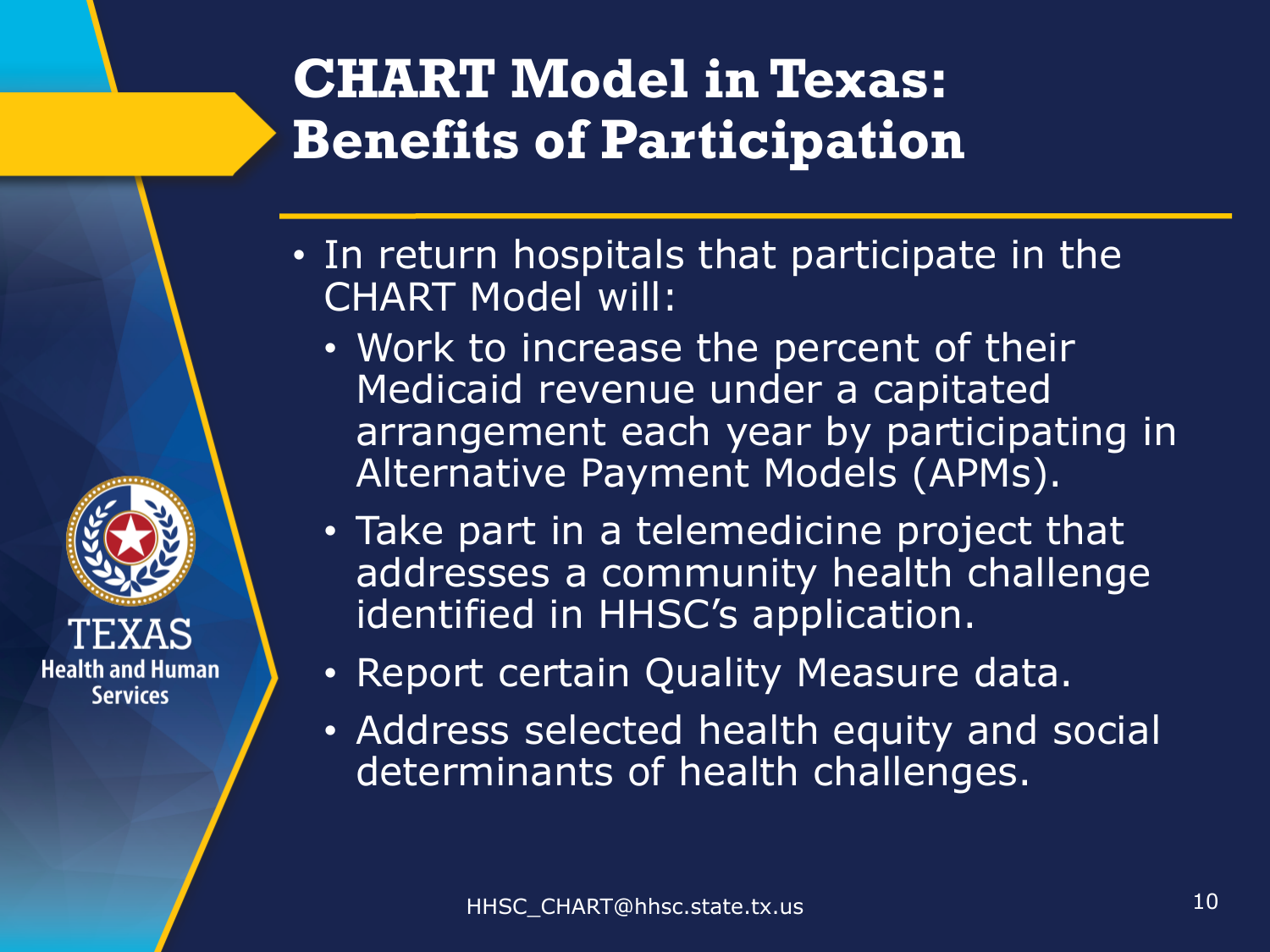#### **CHART Model in Texas: Hospital Eligibility Criteria**

- Each Participant Hospital must be (1) an acute care hospital or (2) Critical Access Hospital that either:
	- Is physically located within the Community and receives at least 20 percent of its Medicare FFS revenue from Eligible Hospital Services provided to residents of the Community; or
	- Is physically located inside or outside of the Community and is responsible for at least 20 percent of Medicare expenditures for Eligible Hospital Services provided to the residents of the Community.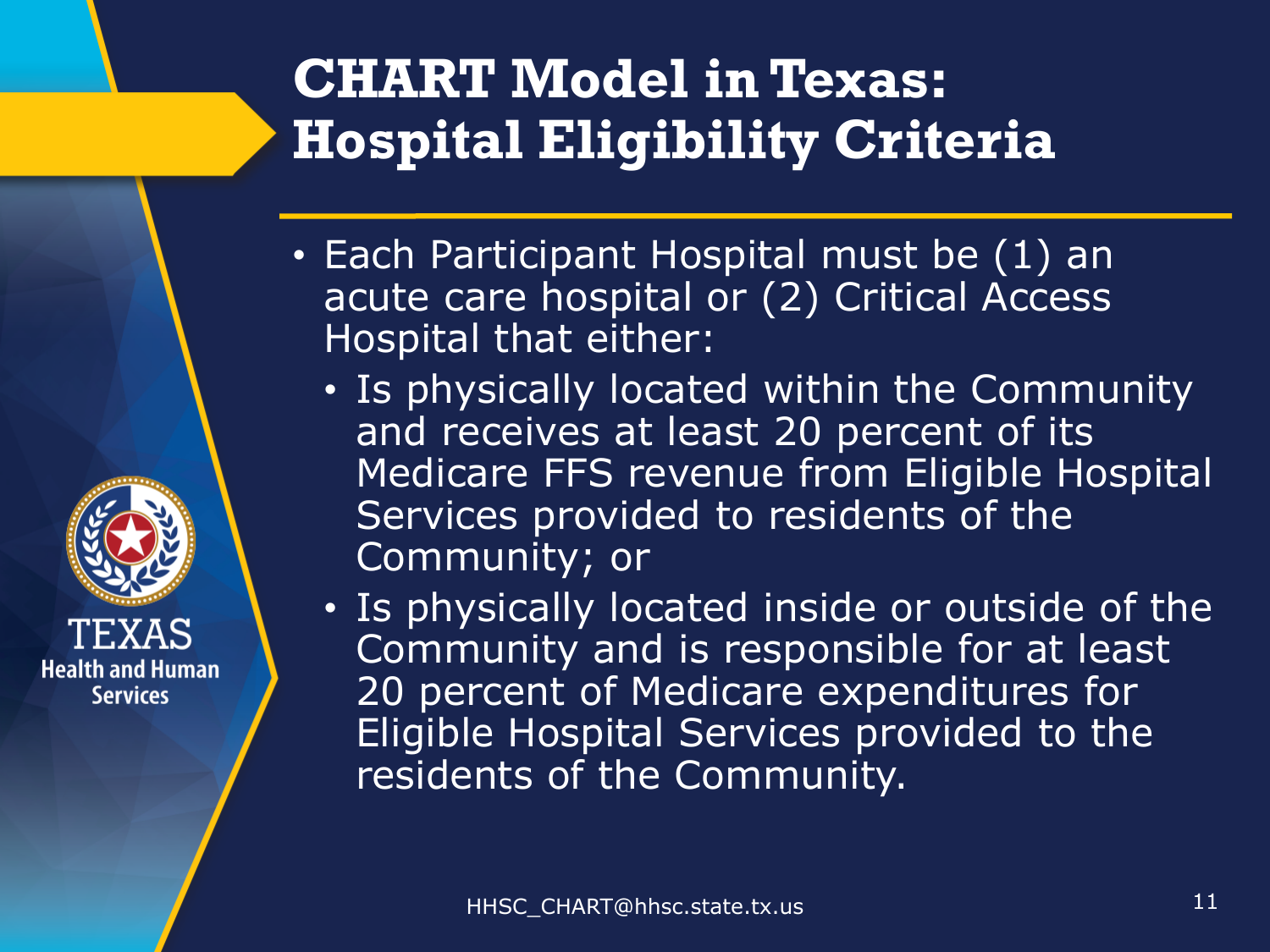#### **CHART Model in Texas: Timeline**

#### CHART Model Pre-Implementation Period Key Dates



HHSC\_CHART@hhsc.state.tx.us 12 \*Hospitals are requested to review the CMS-provided estimated Capitated Payment Amount (CPA) and inform HHSC of whether the intend to participate in the CHART Model by July 1. Signed participation agreements with CMS are due November 1.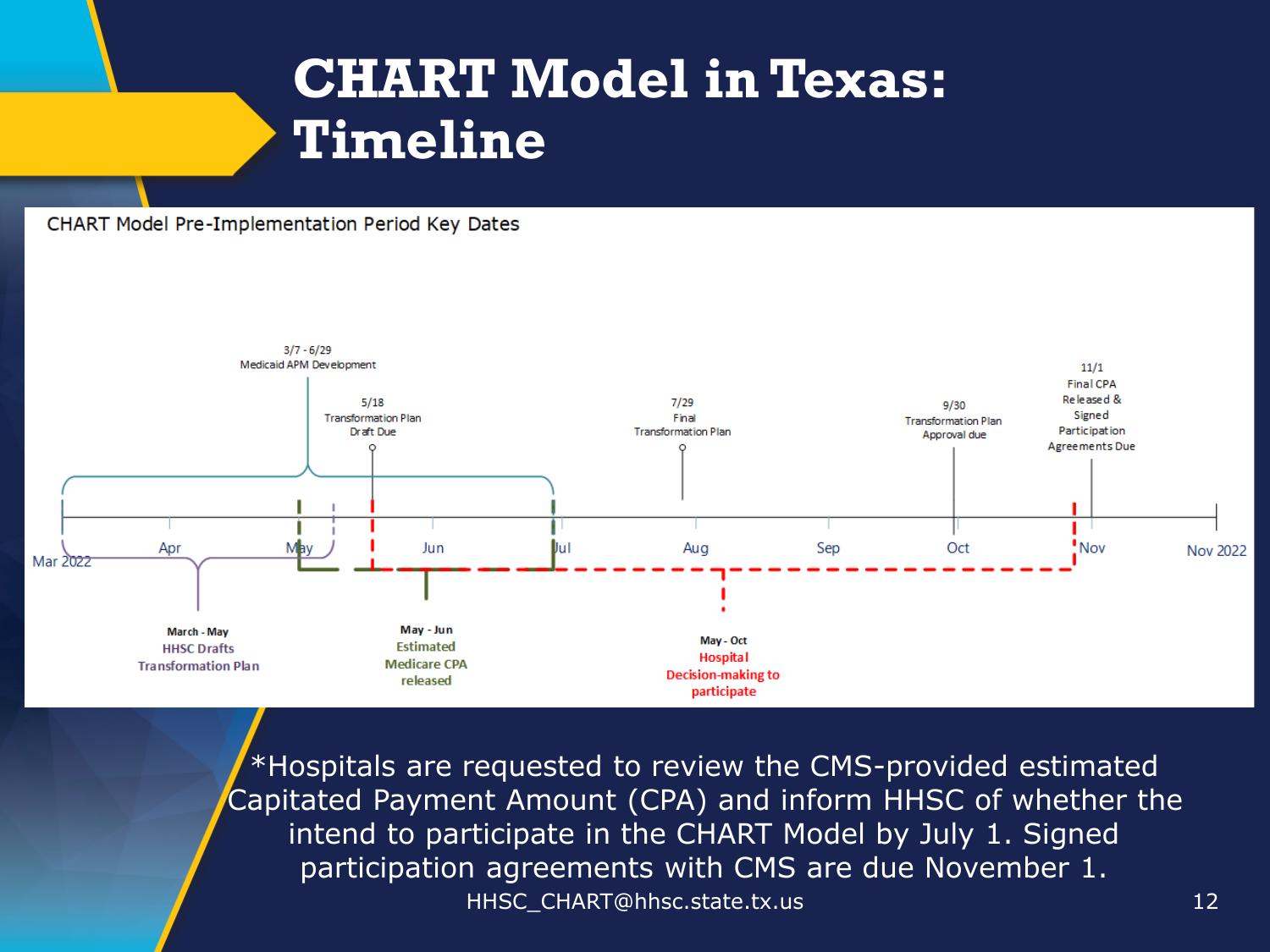

<https://www.hhs.texas.gov/> Search for: CHART Model

- 1. Rural Hospital Grant Facilitation page • CHART Model Award
	- ✓ Roadmap to CHART Model Participation
	- $\checkmark$  Detailed Information for Participating in the CHART Model
	- ✓ Sign up for email updates about CHART Model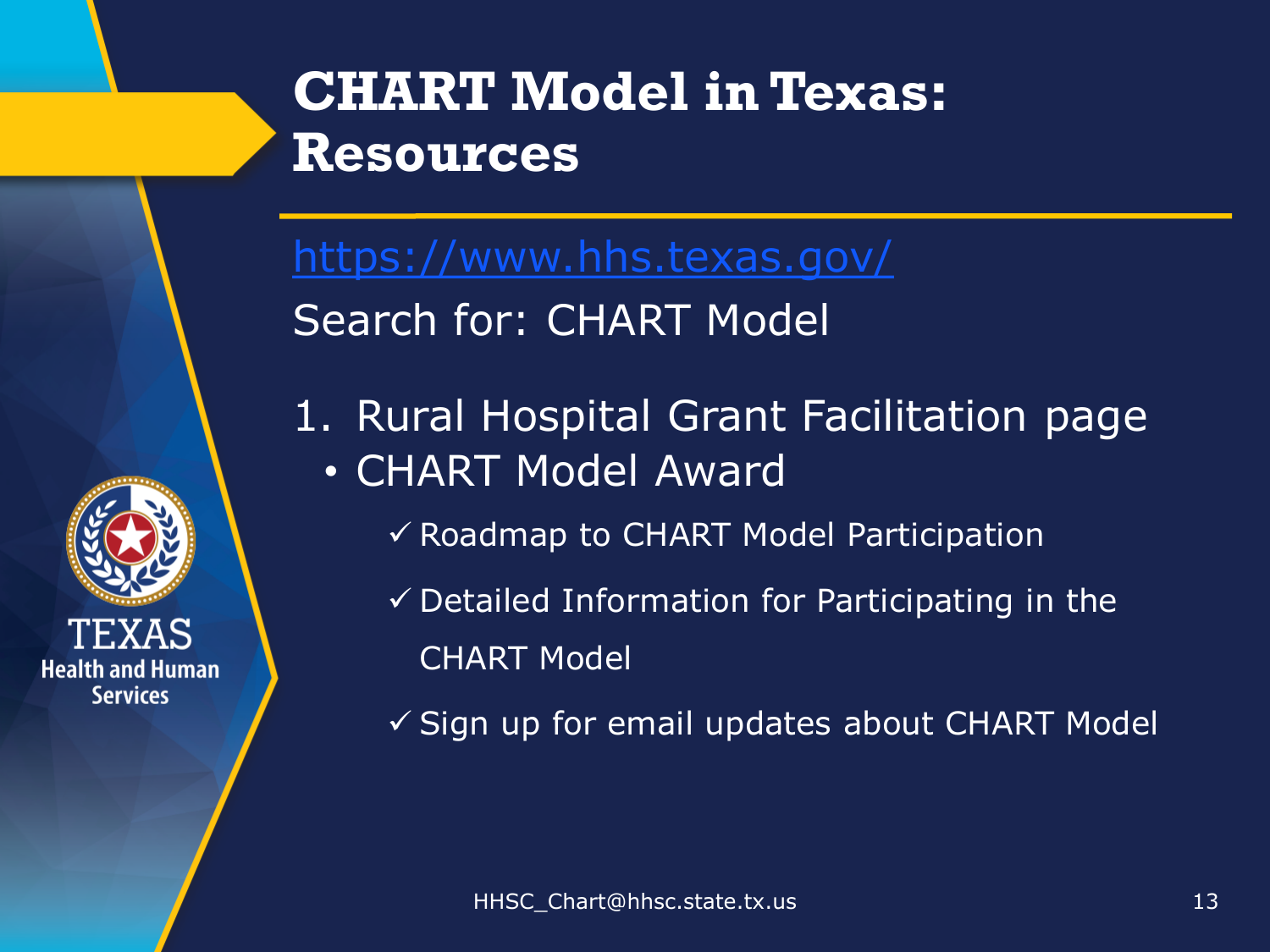#### **Advisory Council (1 of 2)**

#### **Established**

- The Council is a multi-stakeholder organization which include the following representatives:
	- The State Medicaid Agency
	- Participant Hospital
	- Aligned Payer
	- Beneficiary or unpaid caregiver; and
	- Three distinct entities
- The Council meets on a quarterly basis.

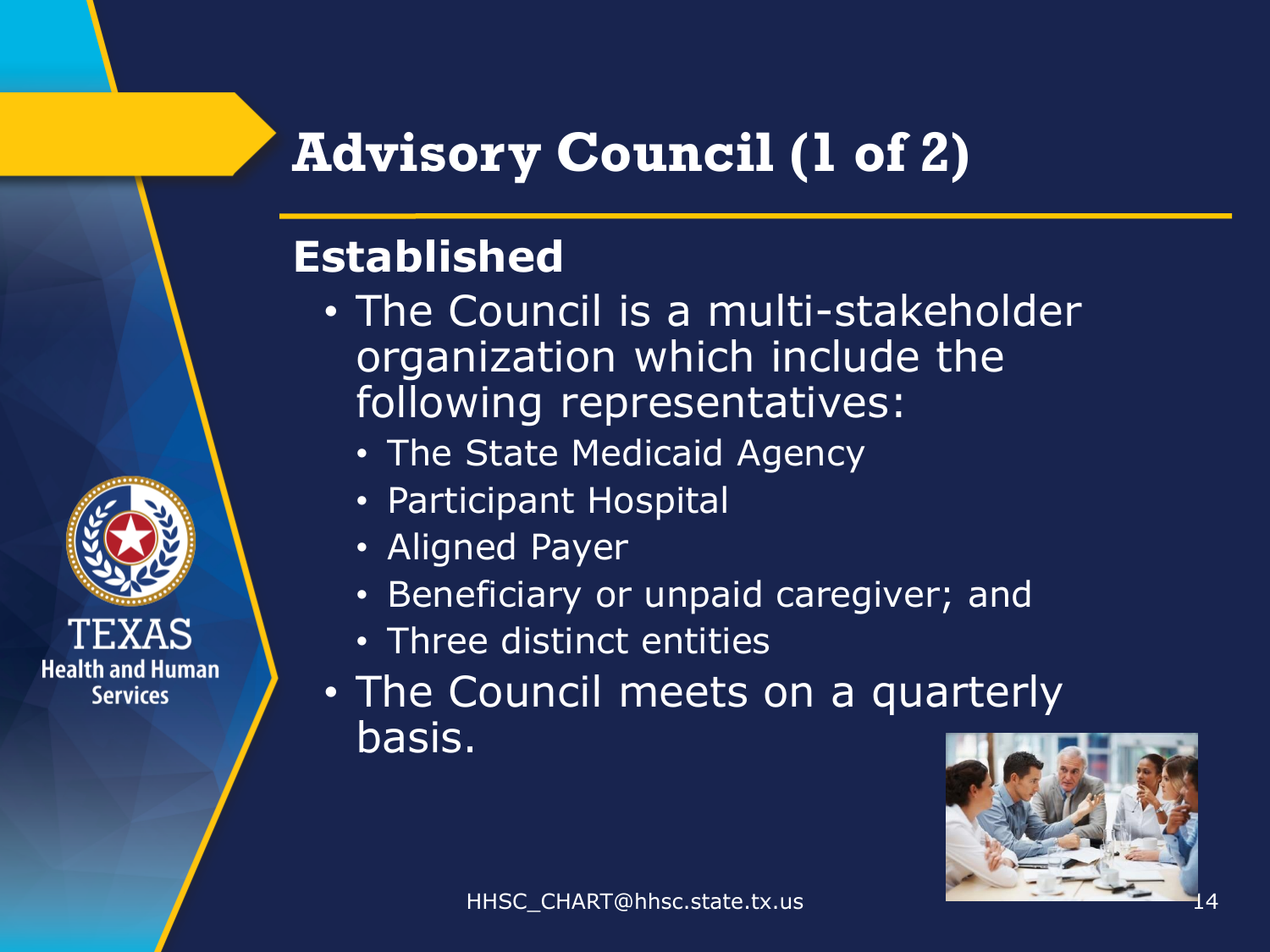#### **Advisory Council (2 of 2)**

#### **Purpose**

**Health and Human Services** 

- Provide critical feedback in the development and implementation of the CHART Model Transformation Plan and assists with collaboration efforts.
- Other activities include, but are not limited to, advising on:
	- hospital and payer recruitment, developing arrangements with payers governing APM alignment and datasharing,
	- monitoring progress, and
	- identifying necessary changes.

HHSC\_CHART@hhsc.state.tx.us 15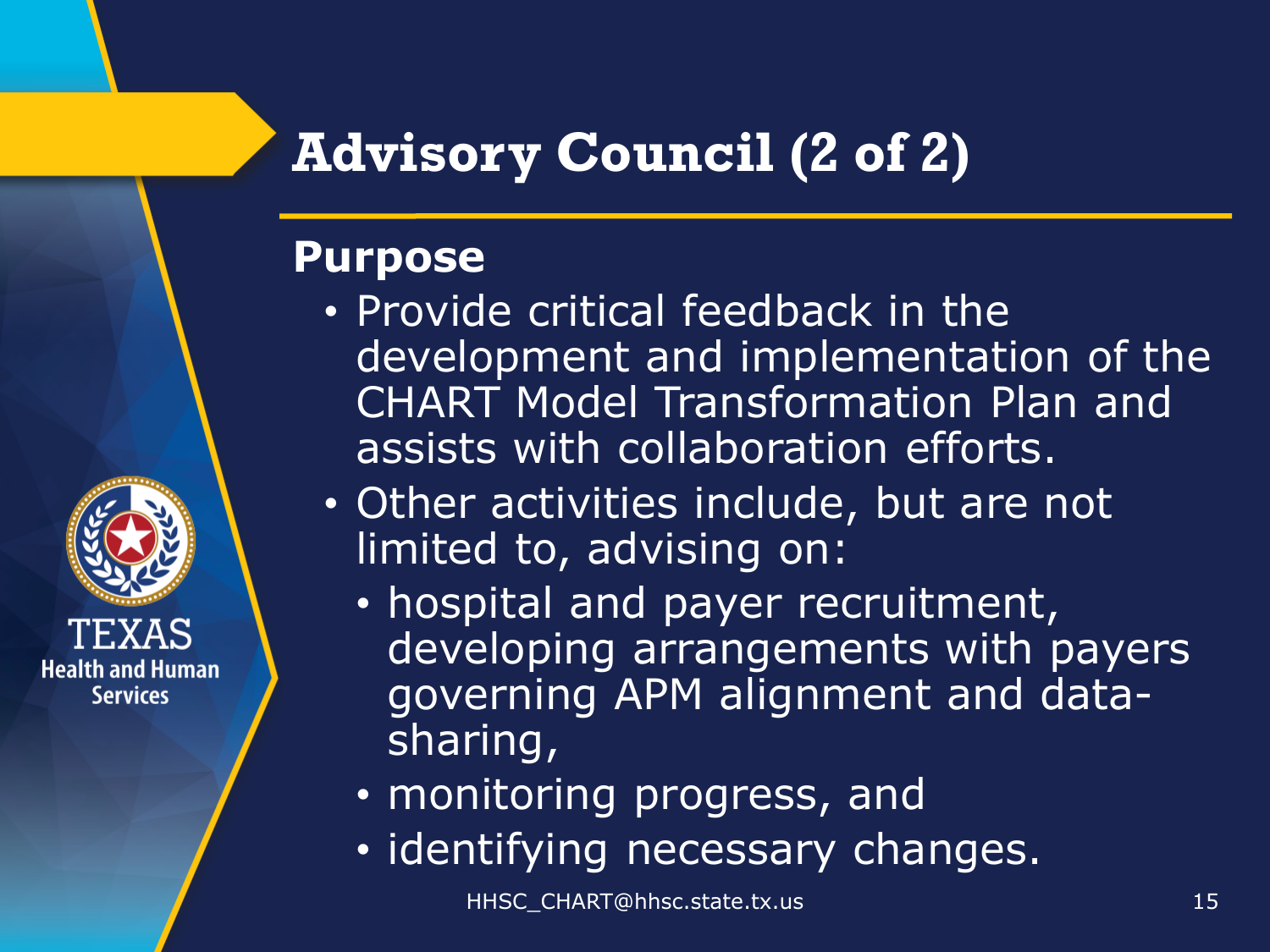## **Roadmap to CHART Model Participation**

- Notify HHSC ([HHSC\\_CHART@hhsc.state.tx.us](mailto:HHSC_CHART@hhsc.state.tx.us)) if you have any questions or if your hospital reaches a decision NOT to participate.
- Review and complete identified steps in CHART Model Participation Checklist.
	- Financial Specifications Resource **Documents**
	- Telemedicine Project Worksheet
	- Continue to educate key stakeholders
- Participate in optional HHSC hosted monthly meetings with potential Participant Hospitals.